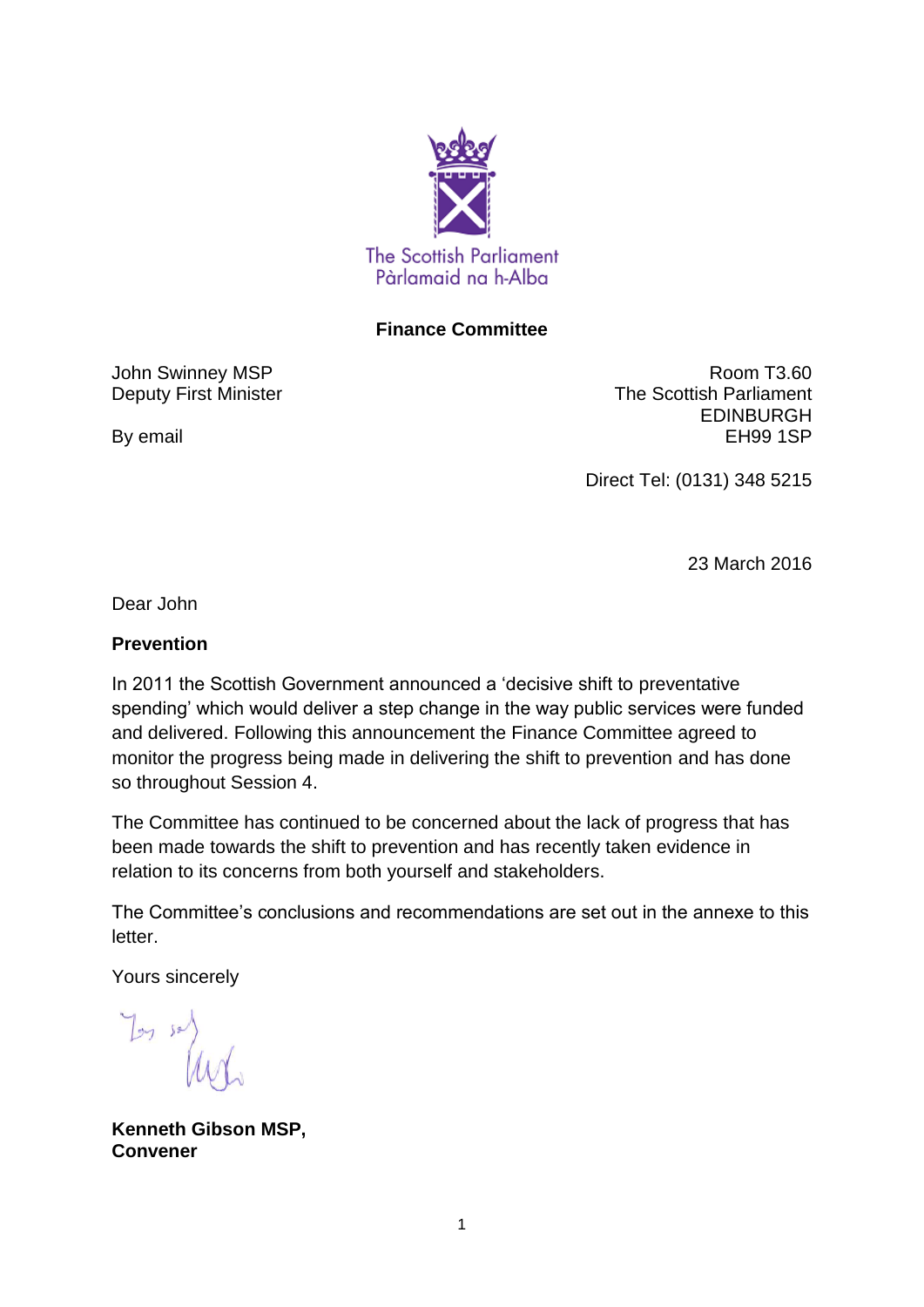### **PREVENTION**

### **INTRODUCTION**

1. The Christie Commission on the Future Delivery of Public Services in Scotland published its [report](http://www.gov.scot/resource/doc/352649/0118638.pdf) in June 2011. The Commission concluded that Scotland's public services were in need of urgent and sustained reform and that a radical change in the design and delivery of public services was necessary to tackle deep-rooted social problems. One of the Commission's key recommendations was the need to prioritise expenditure on the public services that can prevent negative outcomes from arising.

2. At the start of Session 4 the Finance Committee agreed to monitor the progress being made in delivering the shift to prevention. As part of its Spending Review 2011 the Scottish Government announced a 'decisive shift to preventative spending' which would deliver a step change in the way public services were funded and delivered. It announced funding for three Change Funds to support this shift. These are covered in more detail later in this paper.

### **BACKGROUND**

### **Call for evidence**

3. The Scottish Government has recognised that the pace of public sector reform needs to be faster. In its response to the Committee's [report on Draft Budget](http://www.scottish.parliament.uk/parliamentarybusiness/CurrentCommittees/85404.aspx)  [2015-16](http://www.scottish.parliament.uk/parliamentarybusiness/CurrentCommittees/85404.aspx) the Deputy First Minister (DFM) stated that while there is some evidence of change at a local level "we need to see this replicated more quickly and at a greater scale."

4. The Committee notes that there has been some evidence of progress over the last session. However, it continues to be frustrated by the lack of evidence of any large scale shift towards prevention. In September 2015 it issued a call for evidence seeking views on the progress being made in reforming Scotland's public services and delivering the decisive shift towards prevention.

5. The purpose of the call for evidence was twofold; first to help inform the Committee's scrutiny of the Scottish Government Spending Review and secondly to inform its conclusions on its work on prevention throughout the current Parliament and to help to inform its legacy paper.

6. A total of [43 responses](http://www.scottish.parliament.uk/parliamentarybusiness/CurrentCommittees/91915.aspx) were received. Professor Paul Cairney from the University of Stirling combined a [summary](http://www.scottish.parliament.uk/S4_FinanceCommittee/General%20Documents/Summary_of_submissions_Paul_Cairney.pdf) of these responses with his research on prevention policy.

7. The written responses to the call for evidence highlighted several barriers to the shift towards prevention; these included a lack of a proper definition, difficulties in assessing outcomes, inconsistent political investment, lack of financial investment, lack of clear ownership and the capacity of the third sector to take forward work.

8. In general the responses raised the concern that if a decisive shift to prevention does not take place, then public bodies will be faced with addressing the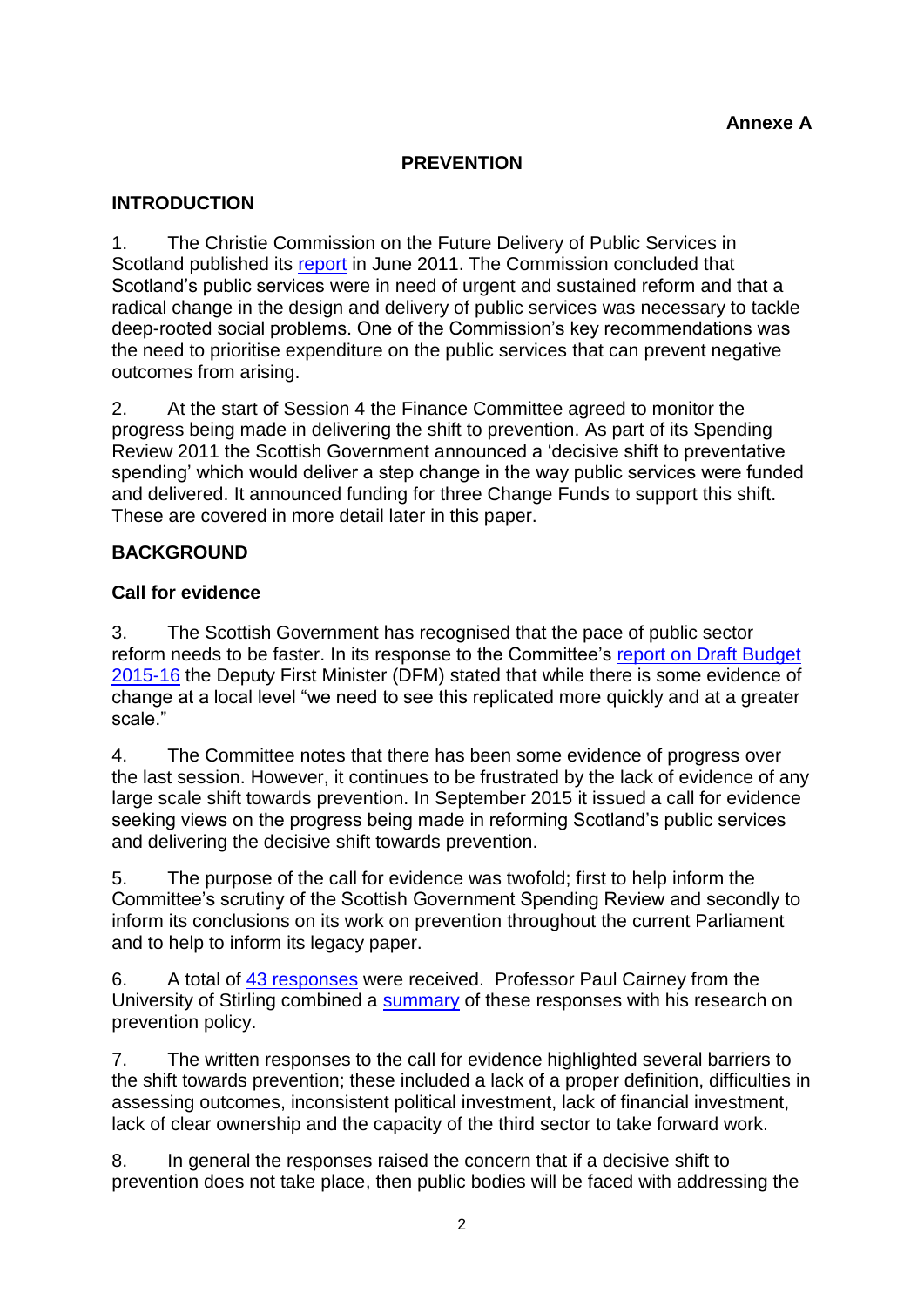growing need and demand for services against the backdrop of limited and possibly reducing resources.

# **Innovation Labs**

9. In May 2015 some Members of the Committee visited the [Openlab](http://openlabsthlm.se/about/) in Stockholm and met with local organisations and individuals involved in delivering innovation within the public services. The OpenLab is funded by different partners including the City of Stockholm, Stockholm County Council and local universities.

10. The visit to the OpenLab identified areas of innovation and approaches that could assist in moving prevention forward in Scotland, particularly in relation to health services and the use of technology. The report back on the visit was made to the Committee at its meeting of [3 June 2015.](http://www.scottish.parliament.uk/parliamentarybusiness/report.aspx?r=9994&mode=pdf)

11. Innovation labs have recently been established in both Northern Ireland and Wales to examine the challenges faced in delivering public services under increasingly pressurised resources. The Labs seek to find ways to work collaboratively to achieve improvements in public services in the future by fostering and facilitating problem solving through innovation.

12. The Committee took evidence<sup>1</sup> from the Northern Ireland Public Sector Innovation Lab (the Lab) and heard how it was established by the Northern Ireland Executive as part of an initiative to drive forward public reforms to help find ways to balance resource pressures against increasing demand. The Northern Ireland Finance Minister specifically commissioned the Lab to deploy new ways of addressing complex public service issues. The Lab provides support across government departments but also works across the wider public sector and with local government.

13. To date the Lab has tackled a range of topics both at strategic and operational and delivery level. Areas it has looked at include at dementia services, business rates, voluntary and community sector involvement and data analytics. It secures buy in from the most senior person in the policy area who has the authority to influence and drive forward changes and it involves service users and staff working on the front line to identify solutions that can make a difference to the delivery of the service.

### 14. **The Committee recommends that the Scottish Government considers establishing an innovation lab to support public sector reform including the progress towards prevention.**

# **Change Funds**

15. The three Change Funds created by the Scottish Government as part of its Spending Review 2011 are: the Early Years Change Fund, the Reshaping Care for Older People Change Fund / Integrated Care Fund and the Reducing Reoffending Change Fund.

*Early Years Change Fund* 

 1 OR link 10/2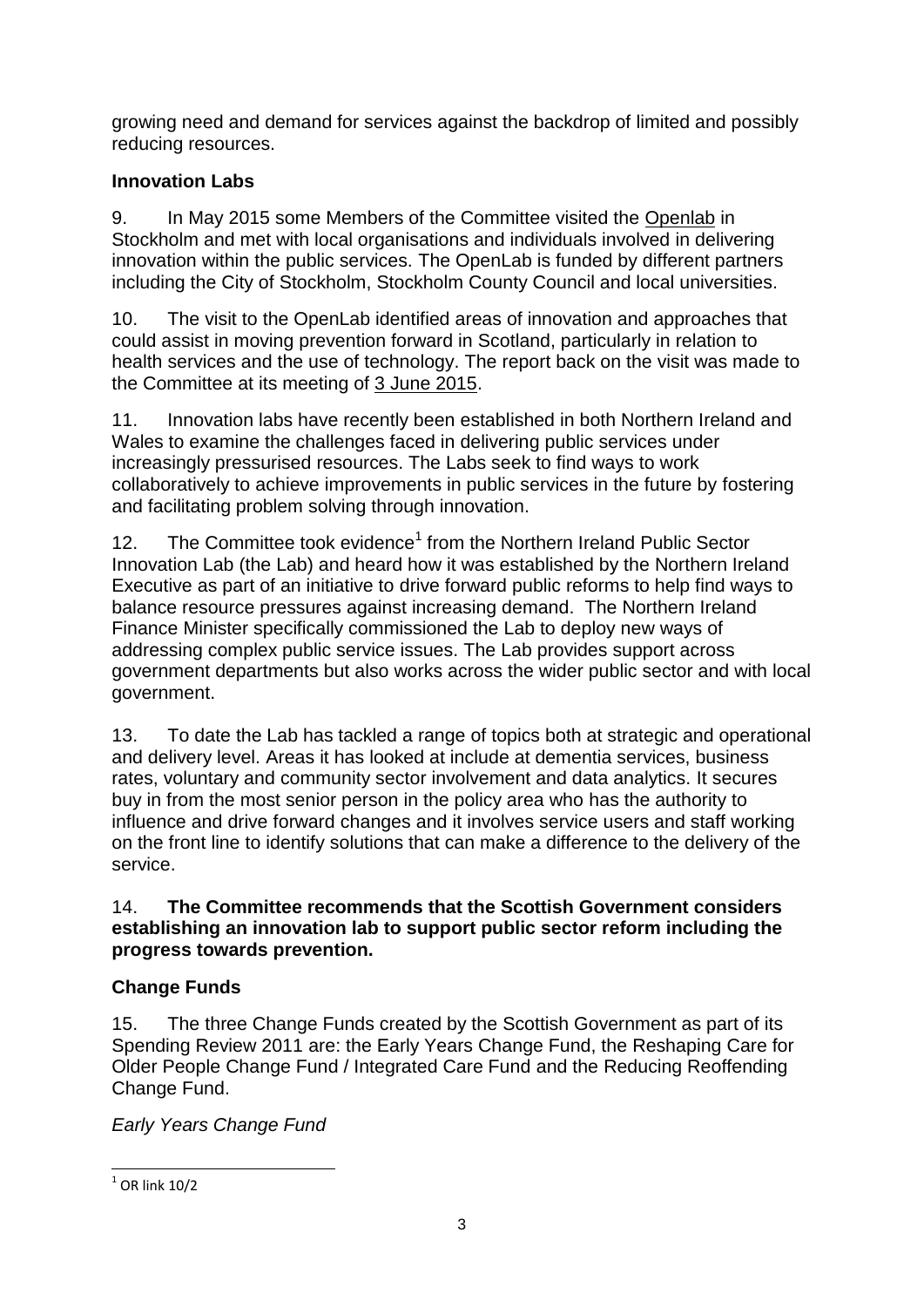16. The Early Years (EY) Change Fund was established as a partnership between the Scottish Government, local government and health to focus on embedding transformational change in early years services by focusing on activities that support prevention and early intervention. The amount of the EY Change Fund was £275.25 million over 4 years (2012-13 to 15-16).

17. In its Budget Report 2015-16 the Committee highlighted its concern that despite an investment of £274.25 million in the EY Change Fund, little evidence had been provided of any shift in the £2.7 billion funding for early years services towards prevention and early intervention.

18. In its Report on Draft Budget for 2016-17 the Scottish Government provided an update on the EY Change Fund. It reported that its contribution to the EY Change Fund led to the establishment of the Early Years Collaborative (EYC). This has enabled local practitioners to test and develop evidence based early years services and there are currently 650 improvement tests across the Community Planning Partnerships (CPPs).

19. The Scottish Government believes that evidence to date from the CPPs suggests the EY Change Fund has begun to have a clear impact on outcomes for children and families. Speaking on the EY Change Fund the DFM stated on 18 January 2016—

"A lot of good learning emerged from the change funds. They have led to significant changes. The learning from the early years collaborative, which involves participants from all 32 community planning partnership areas, has led to huge change and development in the provision of services and approaches to meet the needs of our youngest citizens".

#### 20. **The Committee recommends that the Scottish Government commissions an independent review of the impact of the EY Change Fund in shifting the focus of early years services towards prevention and that the findings are published.**

### **Disinvestment**

21. The Committee has previously raised concerns in respect of the EY Change Fund specifically around the lack of disinvestment. In its written response to the Committee's Report on Draft Budget 2015-16 the Scottish Government indicated that the CPPs returns, would provide the Scottish Government with an indication of the priorities for CPPs and how resources are being allocated at a local level. The information requested included examples of preventative spending and disinvestment in each CPP area.

22. Draft Budget 2016-17, highlights that in Year 2, only 10 CPPs provided examples<sup>2</sup> of disinvestment or savings made. One of the aims of the Early Years Change Fund was to shift the balance of public services towards early intervention and prevention by 2016 and the Committee questions whether this limited volume of responses and the quality of examples provided demonstrates the required shift has taken place.

 2 <http://www.gov.scot/Topics/People/Young-People/early-years/leadership/communityplanningpartnerships2>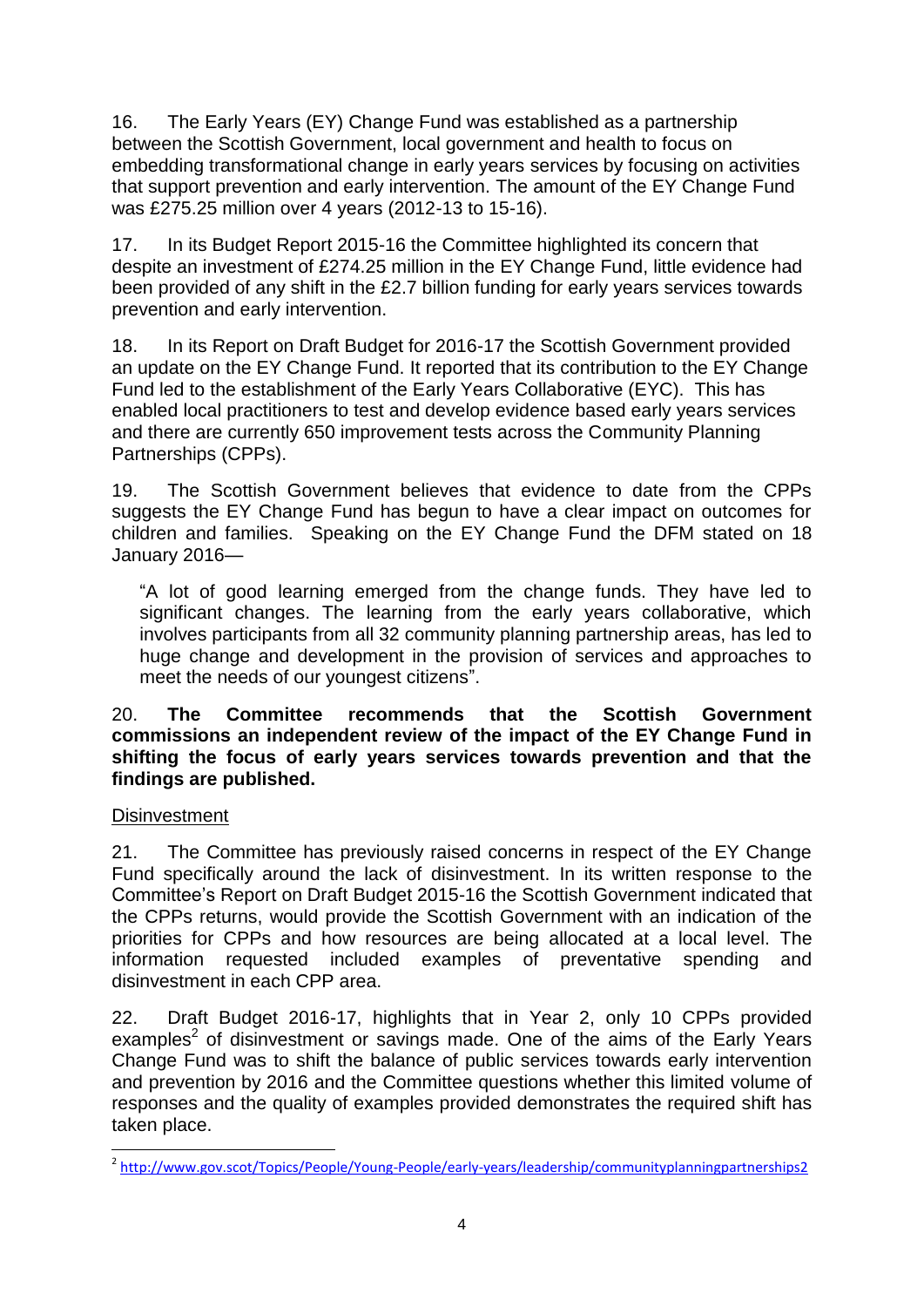23. The Committee heard that difficult decisions will require to be made around disinvestment and that it is essential that practitioners and those with real life experience of the issues are involved in and help lead the discussions.

24. The Early Years Taskforce has recognised that the shift to investment in anticipatory and preventative approaches "will require bold decisions around disinvestment at both a local and national level" and that the "decisions to disinvest will be difficult, but if we are to make the shift we need, those decisions are crucial."<sup>3</sup>

25. **The Committee believes that given the lack of any evidence to the contrary that the bold decisions around disinvestment are not being made and without this it is unclear how the shift towards prevention can be achieved in any meaningful way.** 

# *Reshaping Care for Older People Change Fund / Integrated Care Fund*

26. The Reshaping Care for Older People (RCOP) Change Fund has provided £300 million over 3 years between 2012-13 and 2014-15 to help local partnerships enable older people to remain independent and able to live at home or in a community setting.

27. The Committee considered the RCOP Change Fund in its Budget Report 2015-16 and raised a concern that Audit Scotland had found little evidence of progress in moving money to community based services in its report of February 2014<sup>4</sup> . The Committee asked what action had been taken in response to the audit of the RCOP programme and the Scottish Government responded that Audit Scotland had acknowledged its report only looked at the first 2 years of a 10 year programme and did not fully reflect some of the good work happening in the community. The Scottish Government indicated that local partnerships were developing robust systems for assessing progress and are using this information to help inform how they commission services in the future.

28. In its Draft Budget 2016-17 the Scottish Government states that the Joint Improvement Team published a report in June 2015<sup>5</sup> Building on Progress' which describes how partnerships have used their Change Fund to make a difference to the lives of older people and their carers across Scotland.

29. The Draft Budget 2016-17 states that from April 2015, local partnerships have been allocated an additional resource of £300 million from the Scottish Government through the Integrated Care Fund. This will be available over three years between 2015-16 and 2017-18 and is to "support the delivery of improved outcomes, help drive the shift towards prevention and further strengthen our approach to tackling inequalities". This is an increase from the £173.5 million that was referred to in the 2015-16 Budget.

30. **The Committee recommends that the Scottish Government publishes an annual progress report on the impact of the Integrated Care Fund.**

**.** 

<sup>5</sup> [http://www.jitscotland.org.uk/resource/reshaping-care-for-older-people-change-fund-building-on-progress](http://www.jitscotland.org.uk/resource/reshaping-care-for-older-people-change-fund-building-on-progress-june-2015/)[june-2015/](http://www.jitscotland.org.uk/resource/reshaping-care-for-older-people-change-fund-building-on-progress-june-2015/)

<sup>3</sup> <http://www.scotland.gov.uk/Resource/0045/00457644.pdf>

<sup>&</sup>lt;sup>4</sup> [http://www.audit-scotland.gov.uk/docs/central/2014/nr\\_140206\\_reshaping\\_care.pdf](http://www.audit-scotland.gov.uk/docs/central/2014/nr_140206_reshaping_care.pdf)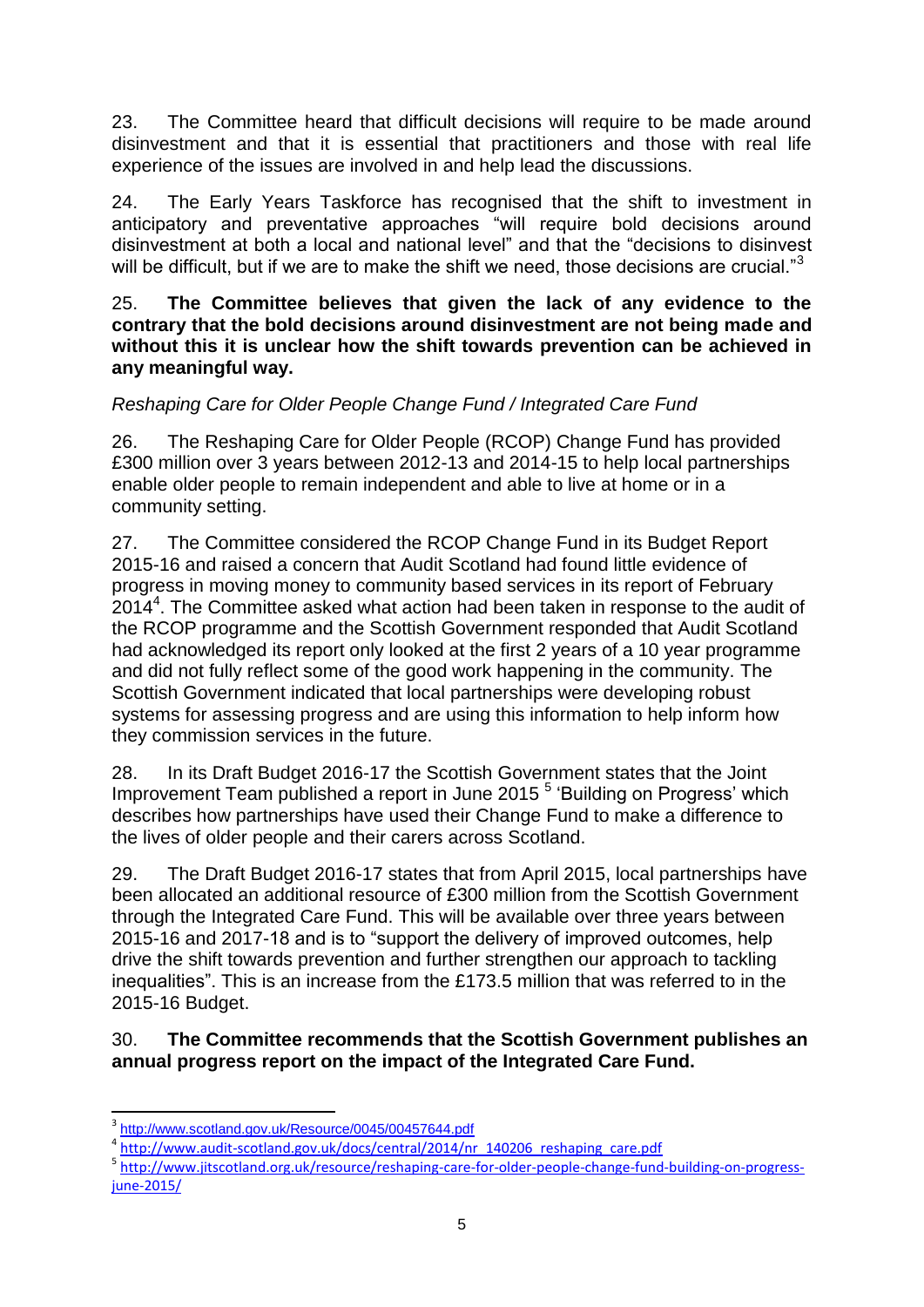# *Reducing Reoffending Change Fund*

31. The Reducing Reoffending (RR) Change Fund was established to develop new and specifically preventative approaches to community justice activities and to enable third sector organisations to take a fuller part in the co-design and delivery of services. It provides grant funding to newly created Public Social Partnerships who deliver mentoring services to offenders.

32. In its Draft Budget 2016-17 the Scottish Government states that given the nature of the interventions being made, benefits will be shown through improvement in medium to long term outcomes, rather than in an immediate reduction in public services. Interim results from an independent evaluation has shown that service users "attitudes and intentions have typically improved in several ways that will increase their resilience and self-esteem and encourage their desistance from crime".

33. At the meeting on 9 March 2016 $6$  the DFM stated that he felt that the change funds have generated new and reformed practices in the delivery of public services. However he listed two regrets in respect of the change funds, the first that there will be examples where the money from the funds could have been spent more effectively. The second that by establishing the change funds, which were worth around £500 million over a three year period, it ran the risk of giving the impression that this was the money to drive the change and did not make it clear the mainstream funding should be used. The DFM confirmed that the Scottish Government is now advocating strongly that the money available through mainstream funding should also be used to deliver the desired outcomes.

34. When taking evidence on the Scottish Rate of Income Tax at its meeting on 30 September 2015 $^7$  the Committee heard from the Scottish Council for Voluntary Organisations (SCVO) that—

"We do not need to increase taxes to invest in prevention. Prevention is something that can be done with budgets now. What gets in the way of the push towards prevention is not so much lack of money, but lack of political will—there is a fear of how people will perceive any shift in major budgets away from acute services—budget protectionism, which is the way in which we have organised some of our big blocks of services, and vested interests in the way in which the system is currently run. That is why we have not been able to shift towards prevention".

35. **The Committee questions the extent to which given the financial constraints faced by public bodies there is sufficient flexibility within mainstream budgets to support a meaningful shift towards preventative spending.**

**.** 

<sup>6</sup> Finance Committee, 9 March 2016, OR Col. 47

<http://www.scottish.parliament.uk/parliamentarybusiness/report.aspx?r=10434&mode=pdf> 7 Finance Committee, 30 September 2015, OR Col. 15 <http://www.scottish.parliament.uk/parliamentarybusiness/report.aspx?r=10125&mode=pdf>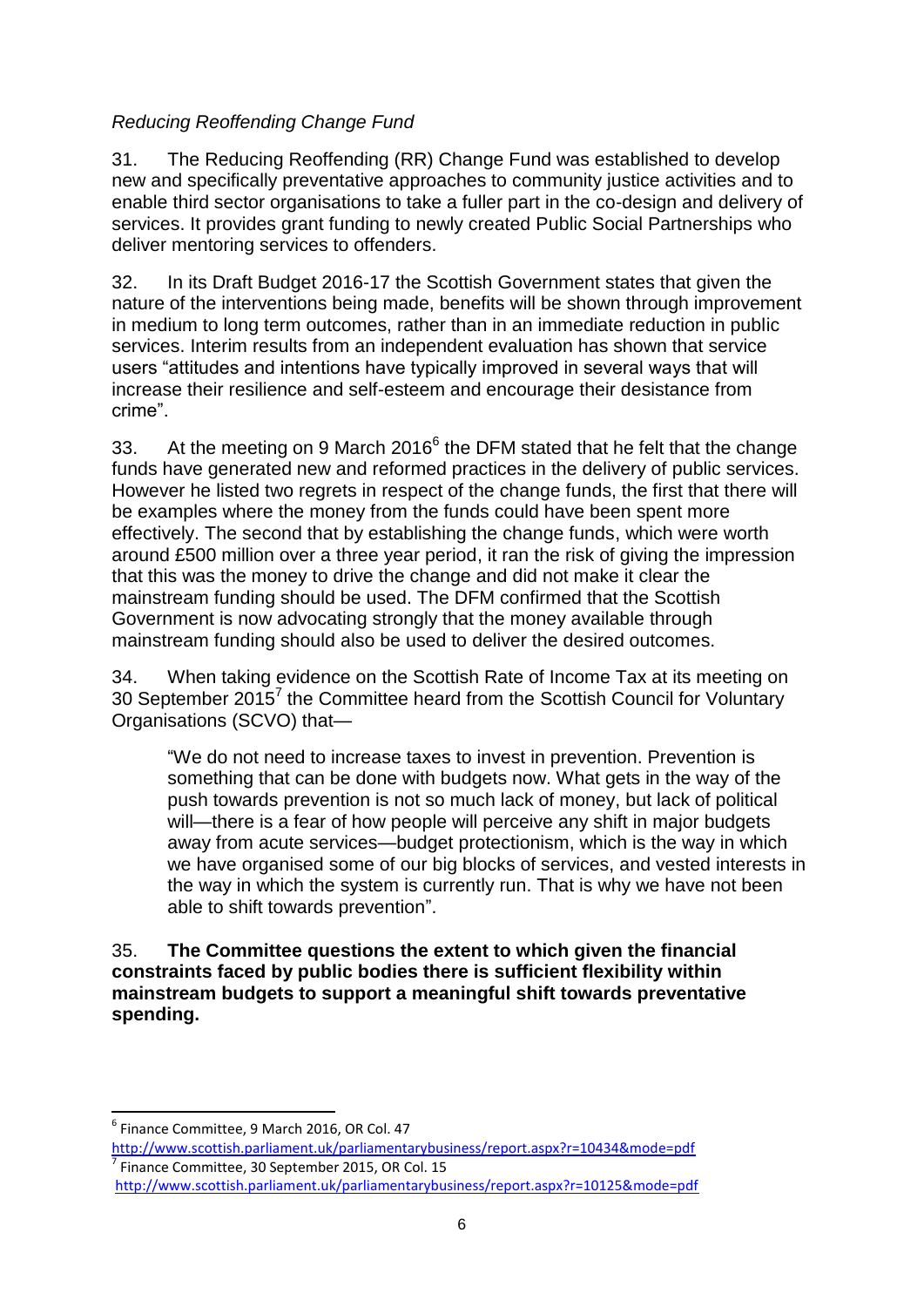# **PROGRESS TOWARDS PREVENTION**

36. Several of the written responses stated they believed good progress has been made towards the reforms proposed by the Christie Commission. They acknowledged that a lot of work still needs to be done but feel that over the last few years there has been a continued movement of service delivery towards prevention across the public sector and between partners

37. West Lothian Council provided examples of how it believes it is making good progress but added that better sharing of what works well would help roll out smaller initiatives on a larger scale. Police Scotland's submission stated that 'across the country there are successful programmes of very local integration, collaboration and prevention".

38. The Health and Social Care Alliance noted that the key message on prevention reflected in the Christie Report and frequently referred to by Scottish Ministers is not consistently applied at a local level.

39. Core Solutions Group stated that progress towards some of the reforms proposed by Christie was always likely to be slower than hoped for due to the nature of the change required. Aberdeenshire CPP said that "stakeholders need to be realistic about how quickly results will be realised from a preventative approach" and that often funding to sustain projects that can take years to embed can be difficult to secure. This view was challenged by the Scottish Community Justice Authority who believe that we need to stop viewing prevention as a long-term expensive challenge and look at what it achievable in the shorter term so the task is not quite as overwhelming.

40. However other stakeholders such as Children in Scotland and Children 1<sup>st</sup> share the concern of the Committee over the lack of progress in the reforms. Children in Scotland stated—

"we find the lack of progress on many of the issues we raised four years ago disappointing".

41. Children  $1<sup>st</sup>$  said that by necessity they have adapted to the changing environment and financial context and in doing so they have developed more innovative practices. However, they are not sure that statutory services and decision makers are doing the same.

42. Renfrewshire Council commented that over the last 5 years Councils across Scotland have had to deliver major austerity driven change as a result of reducing budgets and growing demand for services. This has placed a very real restraint on the amount of resources and staff time available for preventative measures with less immediate financial pay back.

43. When asked about the progress being made towards prevention the DFM told the Committee that he believes that progress is being made in the areas of culture change, CPPs and the pace of change itself. He agreed that while we are in a stronger position than last year it is not a case of 'job completed' and we need to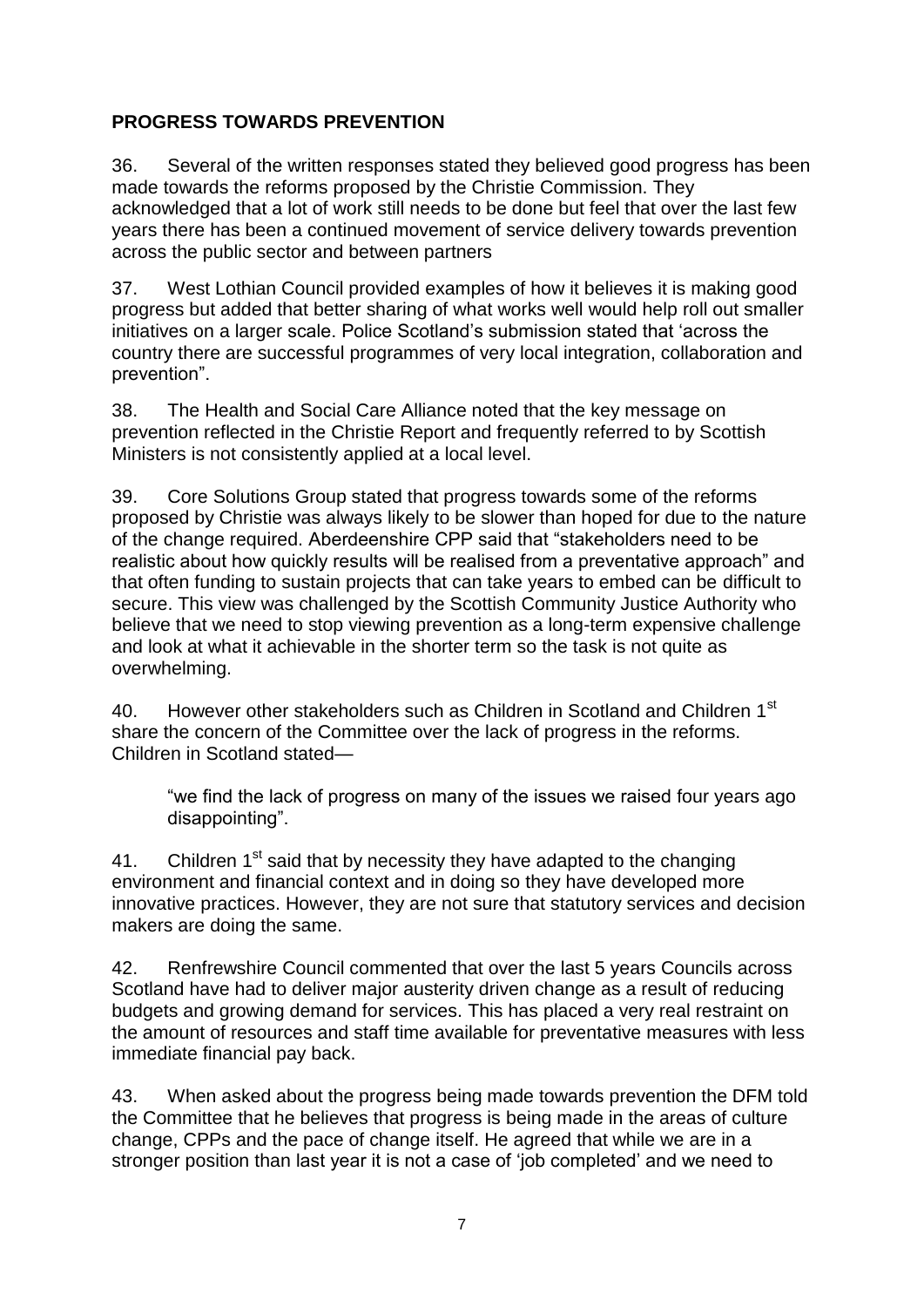continue to encourage culture and attitude changes in order to break down boundaries.

44. **The Committee agrees with the DFM that cultural change is an essential element in delivering the shift towards prevention but believes that this has to be supported with increased funding for preventative services which requires either new money or shifting resources through disinvestment in other services.**

### **BARRIERS TO PROGRESS**

#### *Definition*

45. The responses to the call for evidence highlighted that one of the main barriers to change is the lack of a definition of what prevention actually means. Angus Council states that having no nationally agreed definition of what constitutes prevention allows various differing local interpretations and approaches to evolve. This concern is also shared by the Improvement Service who believe a precise definitional criteria would help demonstrate that a wide range of public service activity is actually preventative.

#### 46. **The Committee recommends that the Scottish Government provides a clear definition of preventative spending and what constitutes a decisive shift towards prevention.**

#### *Assessment of outcomes*

47. The difficulty in assessing outcomes was also highlighted as a barrier to progress. Argyll and Bute CPP explained that—

*"for the most part large scale preventative gains are not delivered within 1-3 year timeframes but rather reflect medium to long term or generational change horizons."*

48. The reason Argyll and Bute CPP gave is that many of the health and social issues that are heavily resource intensive for CPPs involve embedded habits within individuals and families that can take a generation to change. Similarly, North Ayrshire Council suggested the results of the early years intervention work undertaken across Scotland won't be apparent for around 10 to 15 years, with the even longer term potential benefits relating to reduced spend in health, mental health and justice services perhaps not being fully realised for 20-30 years.

49. Aberdeenshire CPP highlighted that one of the difficulties in assessing the outcomes of preventative measures is trying to attribute outcomes to a particular intervention, it can be difficult to tell what would have happened to an individual in the absence of a particular intervention. This makes developing a robust evidence base difficult especially where the public sector body making the investment in prevention is not the same body that derives the benefit. As the joint submission from the Coalition of Care and support Providers in Scotland (CCPS), Criminal Justice Voluntary Sector Forum (CJVSF) and the Housing Support Enabling Unit (HSEU) stated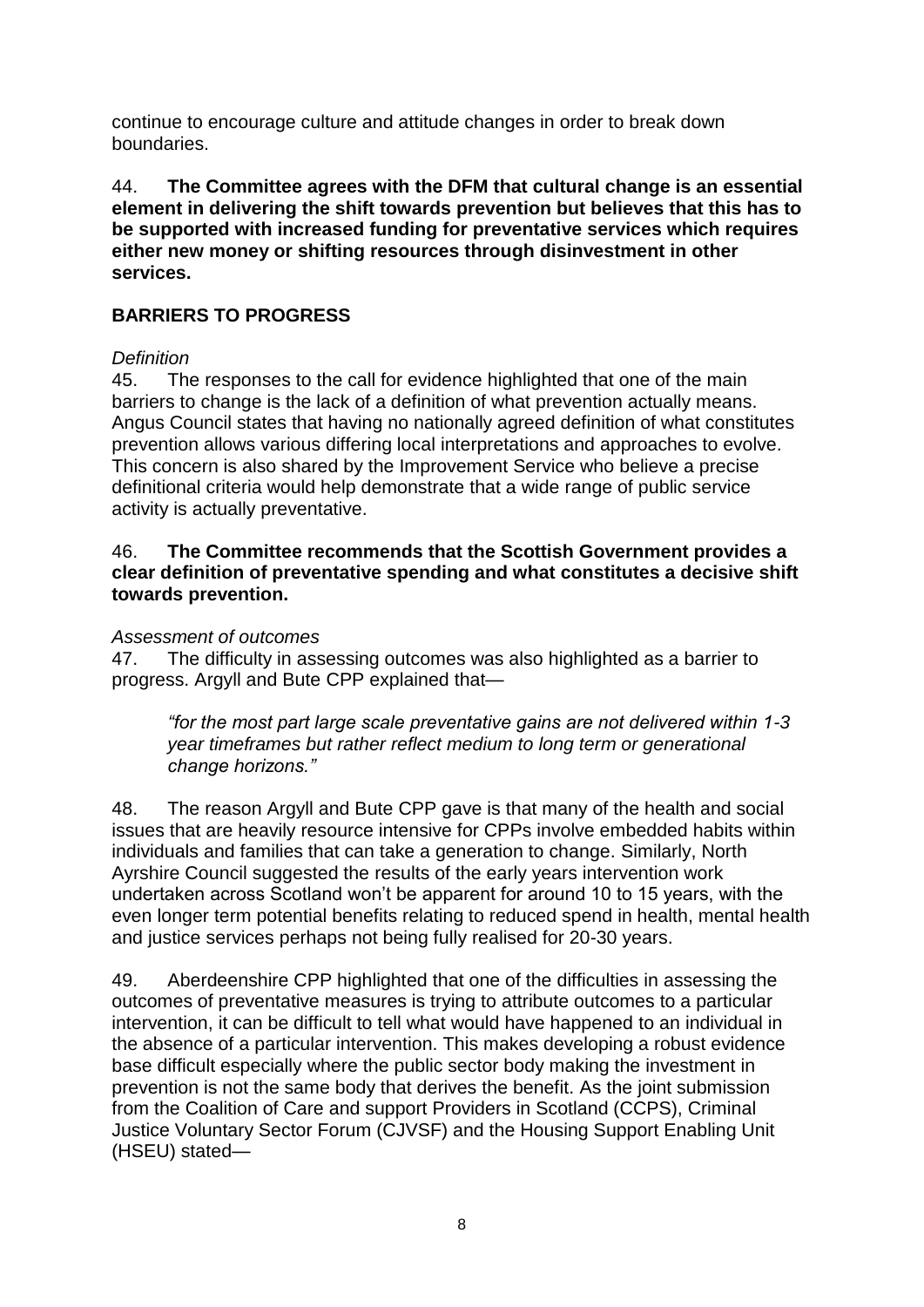"attribution of proving 'what if' can be very difficult. How can you prove that negative outcomes did not occur?"

50. The Institute of Chartered Accounts in Scotland (ICAS) agrees that some "shifts may take a generation to crystallise as outcomes" and believes that clear milestones over a longer timescale would help maintain the momentum towards progress.

# *Political commitment to change*

51. As some preventative solutions can take 10-15 years some stakeholders expressed the view that 'real political commitment' is required as this timeframe extends beyond political terms of office. Shetland Partnership agrees that political interests don't always match long term outcomes and that this is particularly the case for elected members who often have smaller geographical interests.

52. Police Scotland spoke of the National Road Safety Strategy as an example of productive non statutory collaboration, delivered over a 20 year cycle with annual reviews, benchmarking and monitoring. At the start of the strategy there was a clear understanding of what each agency involved was required to do

#### 53. **The Committee recognises that the impact of a preventative approach may be long-term. However, this does not mean that progress cannot be monitored in the short and medium term through, for example, establishing interim targets and milestones and benchmarking.**

54. Focusing on reporting requirements and targets not related to prevention was identified by Aberdeenshire CPP as another barrier to change. They felt it leads public sector bodies to focus on activities which require to be reported rather than those that will fundamentally address the challenging social problems in Scotland.

55. NHS Forth Valley state that NHS Boards and services are not designed to prioritise long term health objectives over immediate challenges such as waiting times, performance targets and annual financial balance. This is supported by the Royal College of Nursing (RCN) who say that they have repeatedly raised concerns "about the unintended consequences of insisting that NHS Boards balance their books and make significant savings on an annual basis without consideration of the longer term picture".

56. The DFM confirmed that he had heard from a number of different sectors that the targets they have to follow are not particularly conducive to measuring whether we are making progress on prevention. The DFM stated that he believed this to be a fair point and one that he would be open to considering.

57. **The Committee recommends that there needs to be strong leadership from both the Scottish Government and the Scottish Parliament in setting performance targets which are consistent with the emphasis on prevention. This should include a clear definition of prevention as noted above.**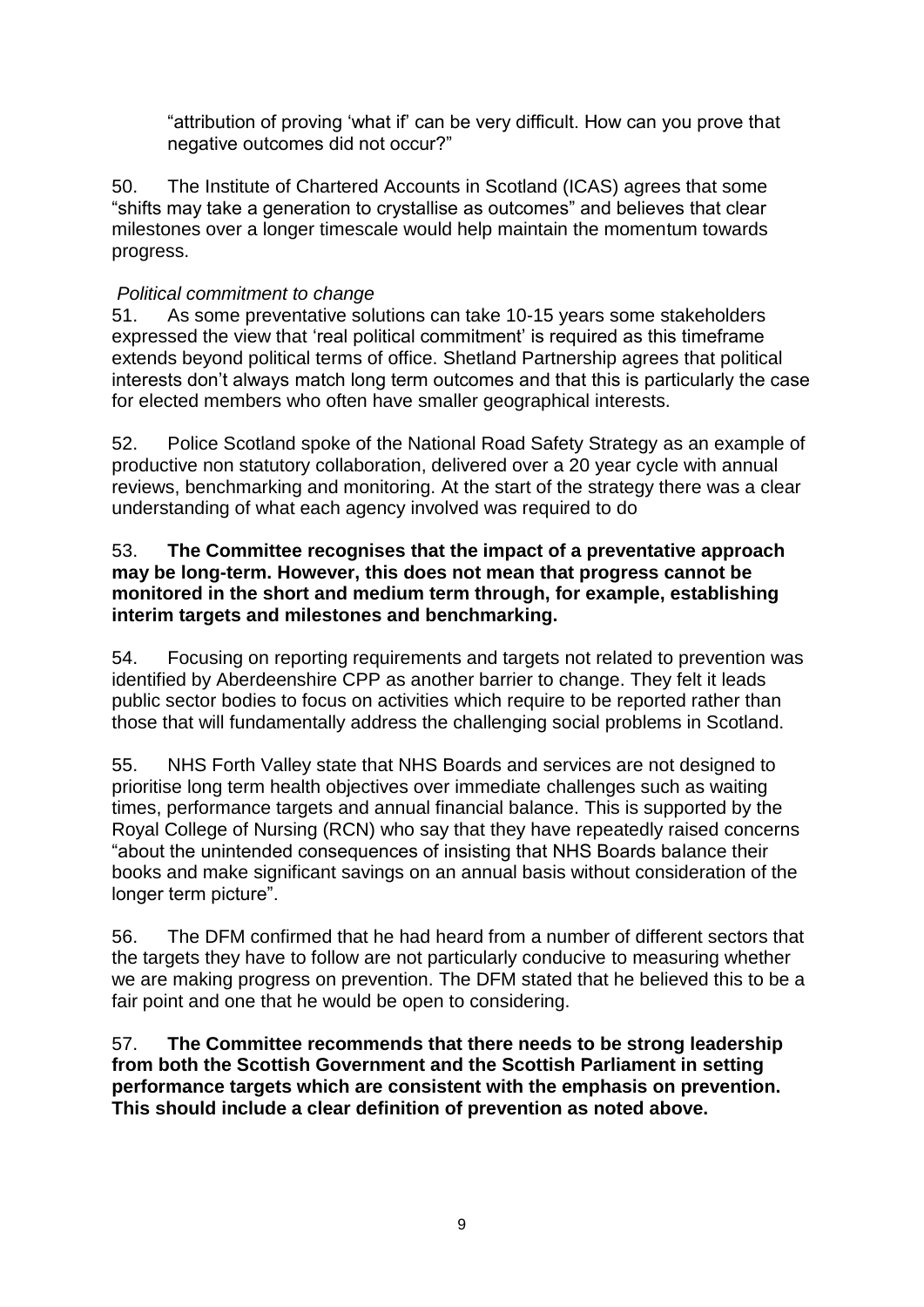# *Funding*

58. Aberdeenshire CPP state that spending on preventative services (which might only see improved outcomes in the next generation) can often be perceived as high risk in relatively risk averse public sector organisations. The submission from Scotland's Community Justice Authorities states that there is a 'daunting view' that preventative approaches cost 'excessive amounts' which will take a generation to change anything or accrue savings.

59. In its submission Children  $1<sup>st</sup>$  raise a concern that early intervention is not always prioritised and waiting lists for help and support are often high. They are operating in an environment where they have concerns that funding for the services they provide won't continue. This uncertainly leads to an inability to forward plan and runs the risk of key staff leaving and valuable resources having to be used to recruit and train new staff.

60. Argyll and Bute CPP comment that a shift change is needed in government thinking on its funding provision or for the way it expects partners to fund both responsive services and preventative solutions. In oral evidence the Improvement Service suggested that it would be helpful to view preventative measures as investment propositions rather than a current budget propositions. This would enable organisations to borrow-fund it so that the flow of costs and benefits fit together over time and help overcome some of the budgetary restraints identified by some stakeholders. ICAS's submission<sup>8</sup> to the Committee on the Fiscal Framework agrees that preventative spending, like capital spending is about investing in the future.

61. In its Report<sup>9</sup> on Scotland's Fiscal Framework the Committee set out that it was, in principle, supportive of examining the proposal to allow current borrowing for preventative spending on the basis that it is about investing in the future. The Committee invited the Scottish Government to explore the practicality of this approach in its discussions with the UK Government on borrowing. The Scottish Government responded<sup>10</sup> to say that it believed that once the set of rules or limit for revenue borrowing has been had been agreed the management of these powers within the framework or up to the limit would be a devolved issue.

### 62. **The Committee recommends that now that the Fiscal Framework has been agreed, the Scottish Government examines the proposal to allow current borrowing for preventative spending on the basis that it is about investing for the future.**

#### *Ownership*

63. Police Scotland highlighted that some local police managers had found that—

*"ownership and primacy within local public sector working remains an area where cultural differences exist between agencies. It is sometimes the case* 

 8 ICAS submission

[http://www.scottish.parliament.uk/S4\\_FinanceCommittee/General%20Documents/Institute\\_Chartered\\_Accou](http://www.scottish.parliament.uk/S4_FinanceCommittee/General%20Documents/Institute_Chartered_Accountants_Scotland.pdf) [ntants\\_Scotland.pdf](http://www.scottish.parliament.uk/S4_FinanceCommittee/General%20Documents/Institute_Chartered_Accountants_Scotland.pdf)

[http://www.scottish.parliament.uk/S4\\_FinanceCommittee/Reports/fir15-12w.pdf](http://www.scottish.parliament.uk/S4_FinanceCommittee/Reports/fir15-12w.pdf)

<sup>10</sup>[http://www.scottish.parliament.uk/S4\\_FinanceCommittee/General%20Documents/20150828Responsefrom](http://www.scottish.parliament.uk/S4_FinanceCommittee/General%20Documents/20150828ResponsefromDFMSFF.pdf) [DFMSFF.pdf](http://www.scottish.parliament.uk/S4_FinanceCommittee/General%20Documents/20150828ResponsefromDFMSFF.pdf)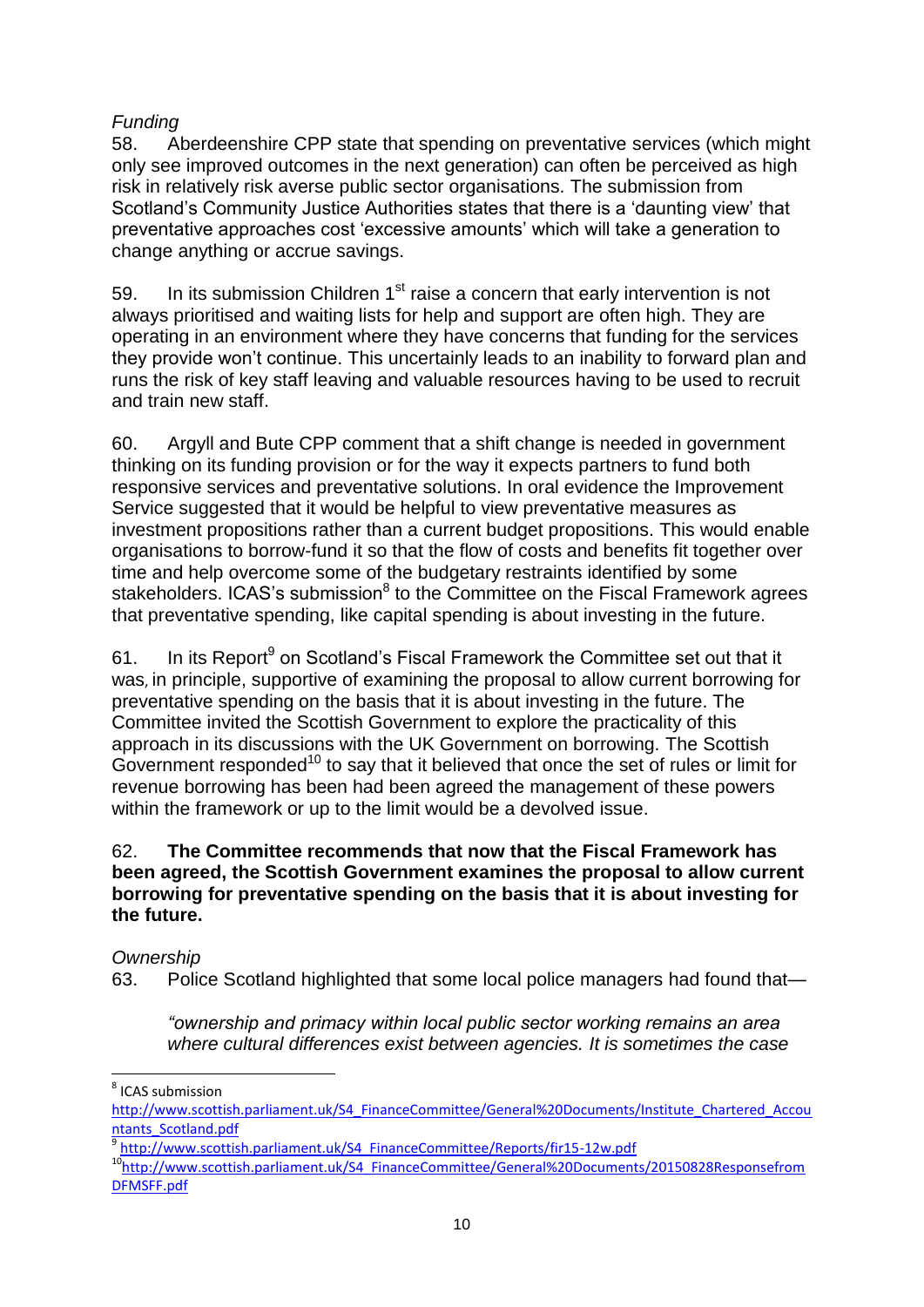*that where an agency has primacy with service users it is a means by which to ensure that service provider keeps ownership of incidents, cases and clients. This exacerbates some instances of 'silo' working.*

64. Scotland's Criminal Justice Authority also felt that in respect of 'turf' many service providers display a degree of protectionism in terms of their own services and ways of working. They add that this is in part due to their duties as employers and their desire to protect staff and perceived threats to what are considered organisational (rather than public) resources. In oral evidence they added that often outcomes get 'operationalised' because each agency wants to be the one taking the service user through to delivery of the outcome.

65. A similar point was made by the Royal Pharmaceutical Society (RPS) who recommended that a single patient health record where all essential information is stored and all registered health and social care professionals have appropriate access to enable them to focus on person-centred care.

66. The DFM agreed with the Committee that in order to deliver on prevention, joint working between sectors isn't always enough, and that a willingness to collaborate and co-operate is also required. In his response the DFM gave the example of how the new health and social care integration will focus on changing the way we work to ensure members of the public experience a joined up collaborative response when they use health and social care services. He stated that this must be a change to the service provided that is visible and discernable to members of the public in a short space of time.

#### 67. **The Committee recommends that the culture shift identified above needs to include a genuine willingness across Scotland's public bodies to move towards a joint-working approach to public sector collaboration which will inevitably require substantial changes to existing ways of working.**

#### *Engagement with the Third Sector*

68. Renfrewshire Council's submission stated that one barrier it faced was the capacity of the Third Sector in its area. This presented a significant issue when taking forward work on adult services where there was a need to build and fund, community capacity building activities across the third sector. This has taken several years to achieve but has led to an excellent local position where Integrated Care Fund monies are used to support four infrastructure projects.

69. In its submission Care and Repair Edinburgh note that there is a growing appreciation that the practical support provided by third sector bodies such as itself are vital in ensuring that older and vulnerable members of the community don't have to rely on more expensive public services.

70. Apex Scotland believes the current funding formula and the use of market based procurement models are a barrier to change because they ensure that—

"Non-public sector actors cannot ever be partners because they are essentially contracted providers with no say on either the design of the model or any control of the finances or other resources."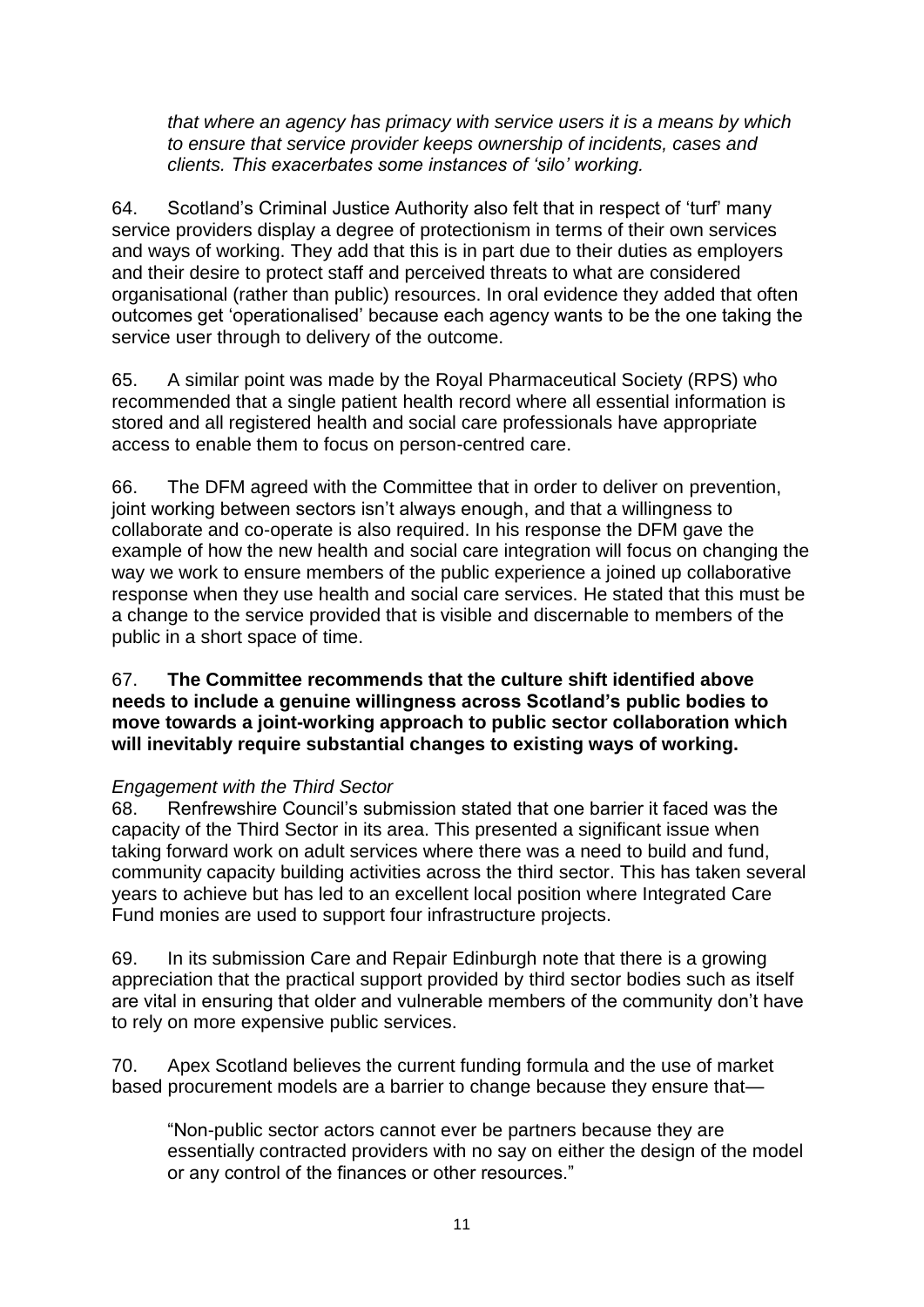71. The joint submission from the CCPS, CJVSF and the HSEU comments on the lack of engagement with the Third Sector as partners with expertise and experience to contribute to transforming services and communities.

72. The Committee asked stakeholders if they felt it would be better if the third sector took the lead on preventative spend and investment instead of the public sector. It heard that the third sector was historically better at mobilising communities than the public sector. ICAS's submission to the Committee on the Fiscal Framework stated its belief that charities are major providers of public services and that the knowledge and experience within this sector is vital to the success of preventative spending approaches.

73. The Committee asked the DFM what steps the Scottish Government would take to address the concerns of the third sector that they are being 'squeezed out' of the preventative spend agenda. The DFM agreed that it was important that this was avoided as the third sector is central to the services that they provide. He added that the Scottish Government would find it difficult to contract directly with the third sector because that could create an overlap with the work that is already underway at a local level by public sector organisations. The DFM concluded that it would be possible for the Scottish Government to reinforce some of the dialogue with local authorities to ensure third sector organisations can input and influence at a local level.

### 74. **The Committee believes that the third sector has an essential role in delivering the preventative agenda and recommends that it is essential that public bodies work closely with the sector to achieve this aim.**

# **SOLUTIONS**

# **Developing a culture of innovation**

75. Many of the submissions highlighted the Community Empowerment (Scotland) Act 2015 (the Act) as an ideal vehicle for providing the opportunity for integration to take place. Angus Council agrees with this and suggests that guidance is also requires to help ensure a common approach to prevention is developed.

76. Glasgow City Council (GCC)'s submission states its view that the Act has the potential to encourage greater integration of agencies and staff around shared CPP priorities. GCC also suggests that CPP's should encourage greater secondment opportunities between agencies and the formation of mutli-agency teams for specific projects.

77. The Health and Social Care Alliance suggest that we need to focus on investing in leadership, while Police Scotland states that greater integration rests in having leadership that can innovate and who are comfortable with taking risks. This is expanded on by North Ayrshire Council who state that—

"The skills required of leaders in this environment are, arguably very different from the skills required in the public sector even ten years ago".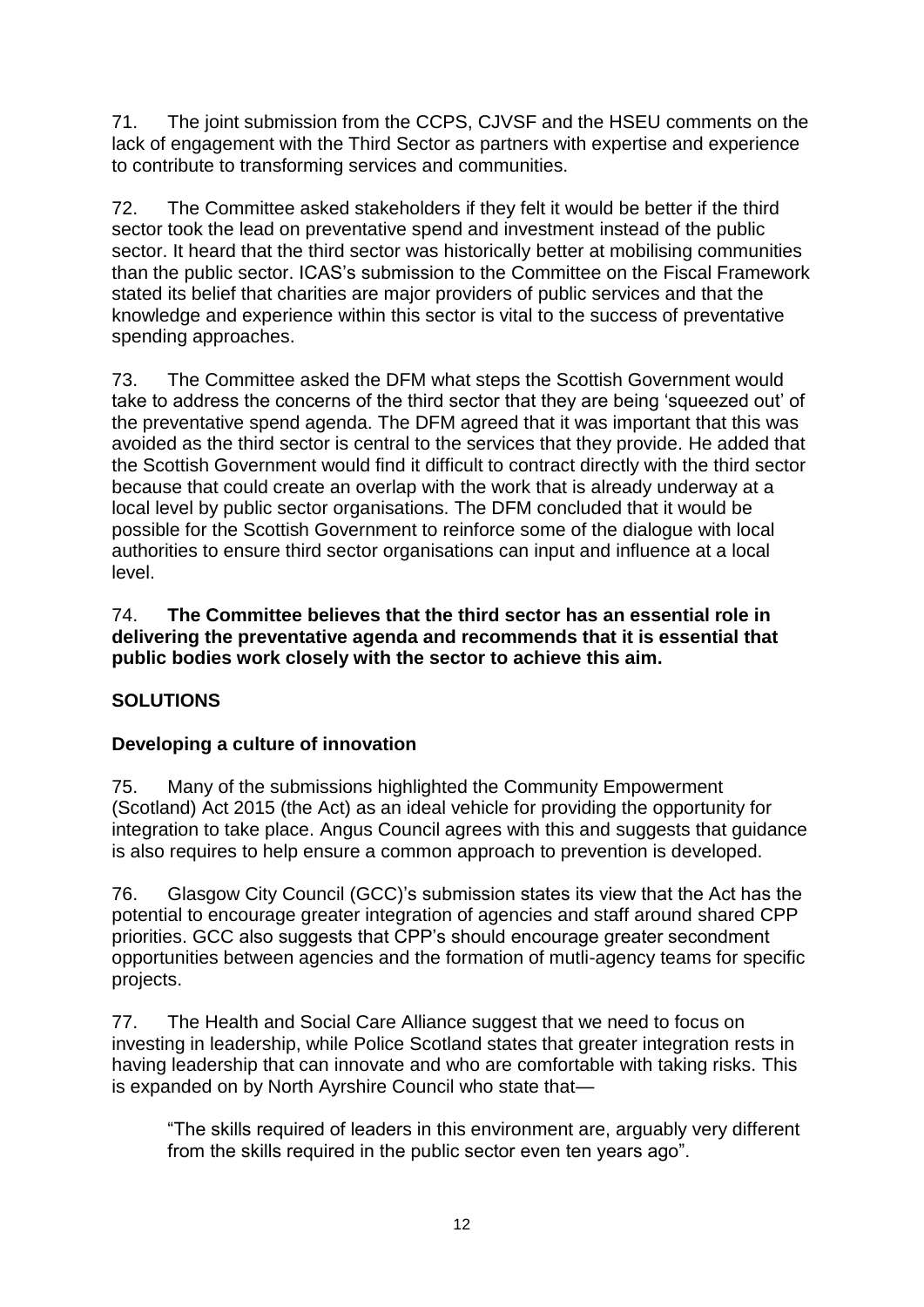78. South Lanarkshire CPP believes to create a culture of innovation we should consider innovations which have a positive impact as an on-going investment rather than as an on-going expenditure. Angus Council believes sharing best practice on innovation in Scotland would be a helpful solution.

79. Aberdeenshire CPP say that in addition to developing a stronger learning culture in the public sector, where all partners learn from interventions that prove to be effective, it is essential that we recognise that "we won't always get it 'right' first time". NHS Forth Valley suggests that innovation becomes a core part of personal and professional development in order to create a culture of innovation.

80. The joint submission from the CCPS, CJVSF and the HSEU states that it is important to improve engagement with the people affected by the current systems. They feel that listening to and working with the people affected will help agencies understand where improvements could be made and new innovations could be made.

81. Apex Scotland suggests that to achieve innovation we need to move away from the medium of financial bargaining and competitive tendering to one where we instead clarify desired outcomes and encourage creative thinking on how to achieve them.

82. West Lothian Council makes the point that as organisations tend to get caught up in the way things have always been done, support needs to be provided to help break down these barriers and ensure that a culture of innovation is embedded in how services are designed and delivered.

# **The role of digital technology**

83. Renfrewshire Council suggests that the first thing that needs to be addressed is the lack of access to digital technology. The Council refers to data from the SCVO which indicates one in five adults or 800,000 people in Scotland lack basic digital skills. Orkney Islands Council agrees that digital technology has a potentially huge role to play in the reform of public services but for this to be successful in remote and rural areas a reliable communication network is required.

84. Scotland's Criminal Justice Authorities believe that the 'disparate' information systems managed by public bodies are a significant barrier to prevention. The systems are not geared towards sharing information or intelligence and they also have to overcome data protection concerns.

85. In oral evidence the RPS told the Committee that by using prescribing data, specialist public health pharmacists are looking at whether it is possible to identify which parts of the county have a different prevalence of specific conditions which could provide us with the knowledge needed to target resources more efficiently in these areas.

86. Police Scotland highlighted a concern that the limited availability of cross – agency systems remains a barrier where services co-locate and is especially telling in protective service provision where the risks of poor information sharing are clear.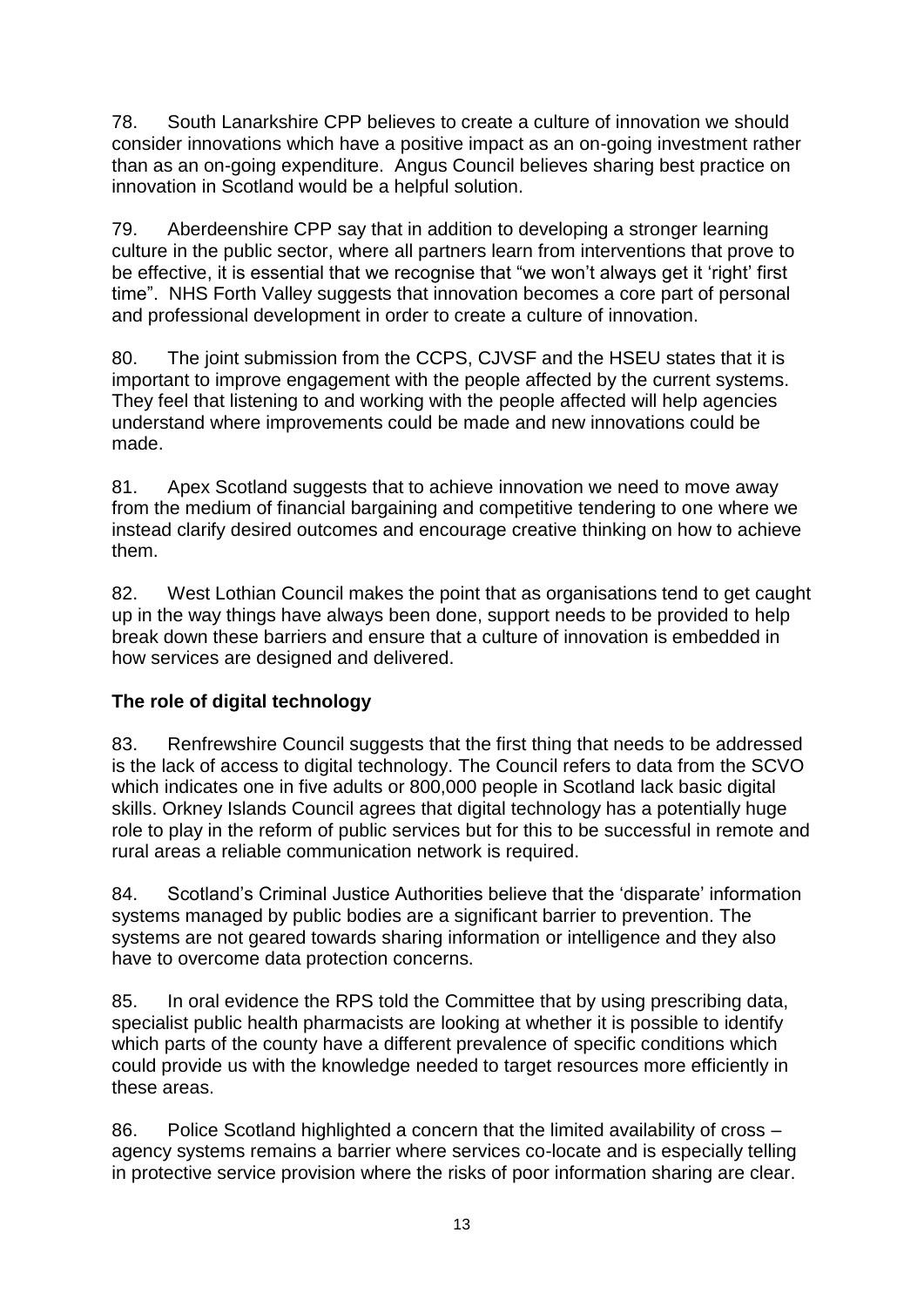Police Scotland believes there are extensive opportunities for reforming service delivery using partnership databases as a driver for collaboration and intelligence prevention.

87. West Lothian Council raised a similar issue around the costs and time involved when systems were unable to 'talk to each other'. Organisations could make better use of technology in terms of shared services to increase efficiencies. NHS National Services Scotland stated that the importance of digital transformation in the public sector cannot be underestimated and we must improve in this area.

88. Falkirk Council agree digital technology is a tool which can improve access to services, allow us to operate more efficiently and help us realise change but that it needs to be driven by commitment to change and underpinned by effective leadership.

89. The joint submission from the CCPS, CJVSF and the HSEU expressed the view that digital technology needs to complement, not replace, face to face and relationship based support.

90. In November 2015 the Welsh Y Lab, in partnership with the Welsh Government, launched a new Digital Innovation Fund of £250,000 to boost public service capacity in developing digital services across Wales. The purpose being to test ways to boost the skills and knowledge of digital innovators across the country, trial new approaches to digital leadership, and invest in priority demonstrator projects. The fund will "support the acceleration of learning and development of digital public services in Wales, helping to identify ways to reduce costs and improve outcomes<sup>11</sup>".

91. In his evidence the DFM spoke of how data on the performance of individuals taking medication to deal with Chronic Obstructive Pulmonary Disease (COPD) and unscheduled hospital admissions had shown there was a direct correlation between not taking the medication and being admitted to hospital.

### 92. **The Committee recommends that one of the key roles of the proposed innovation lab could be to explore in much greater detail the scope for the use of digital technology in supporting the preventive agenda.**

# **The role of Community Planning**

93. The Community Empowerment (Scotland) Act 2015 (the 2015 Act) introduced new statutory duties for community planning. Its gives CPPs a statutory purpose of focusing on improving outcomes and requires them to produce local outcome plans. It also requires CPPs to review and report publicly on progress towards their plans.

94. Audit Scotland<sup>12</sup> has been assessing and reporting on the progress CPPs have been making in ensuring the major changes required are taking place. It stated

1

<sup>&</sup>lt;sup>11</sup> [http://www.nesta.org.uk/news/ps250000-digital-innovation-fund-announced-welsh-government-and-y-lab](http://www.nesta.org.uk/news/ps250000-digital-innovation-fund-announced-welsh-government-and-y-lab-grow-use-digital-technology-public-services)[grow-use-digital-technology-public-services](http://www.nesta.org.uk/news/ps250000-digital-innovation-fund-announced-welsh-government-and-y-lab-grow-use-digital-technology-public-services)

<sup>&</sup>lt;sup>12</sup> <http://www.audit-scotland.gov.uk/report/search>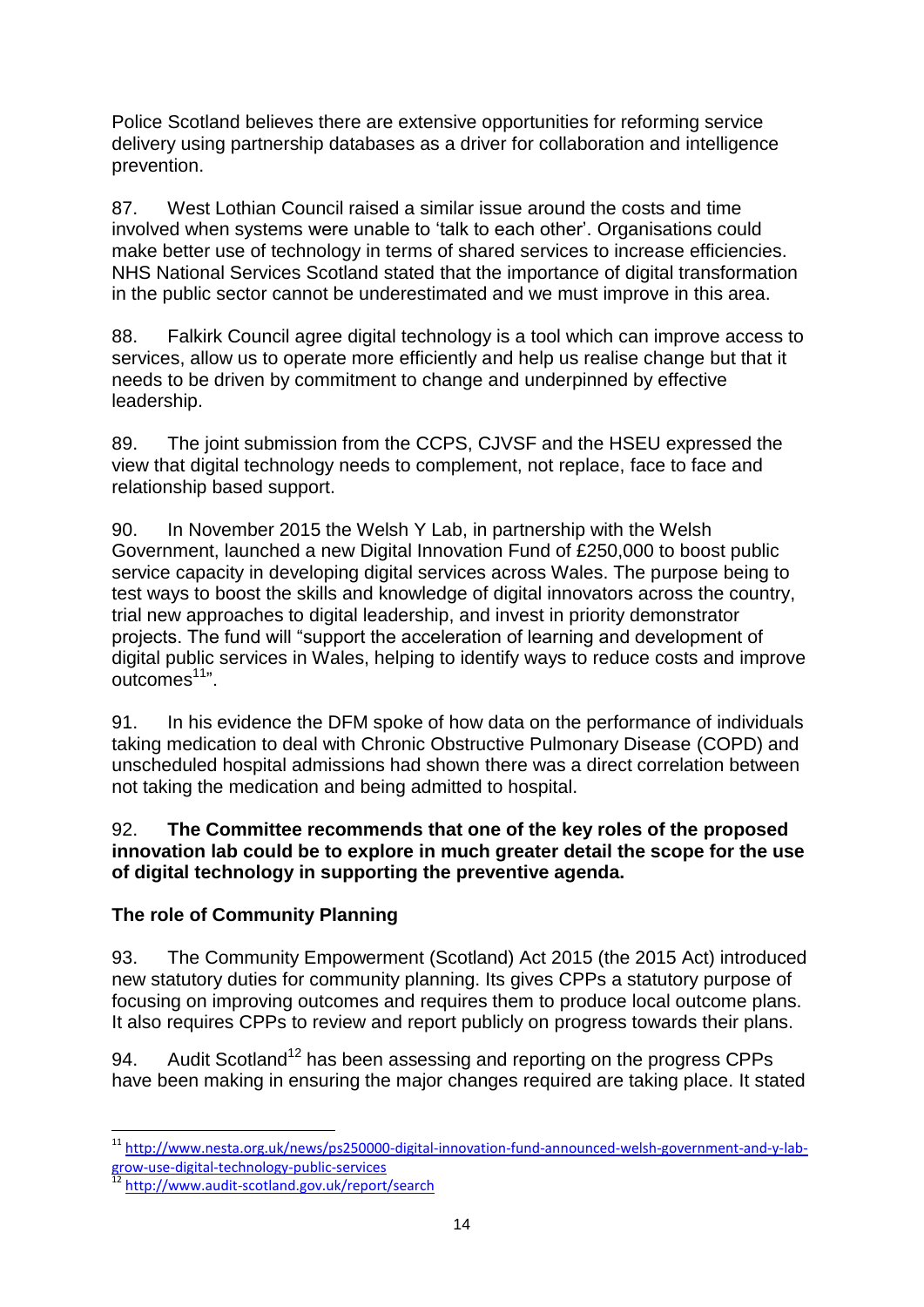in its 2014 report on CPPs<sup>13</sup> that while the "current pace and scale of activity is contributing to an improved focus on prevention it is unlikely to deliver the radical change in the design and delivery of public services called for by the Christie Commission". In its update report<sup>14</sup>, published in March 2016 Audit Scotland states that:

"CPPs have improved leadership and scrutiny but more effort is needed to shift resources towards prevention and outcomes".

95. Aberdeenshire CPP believes that CPPs should hold their own partners and the Scottish Government to account for their approach to prevention, particularly in relation to the local priorities determined by the CPP. Scotland's Community Justice Authorities believe that more is required to ensure that partners have the confidence to challenge each other's investment decisions to encourage a more preventative approach.

96. West Lothian Council believes that community planning is currently under resourced and further resources are required to develop capacity. Midlothian Council suggests that the Act should be implemented with strong guidance to partners on the interpretation of requirements for shared resourcing and for citizen participation.

97. Apex Scotland agrees that community planning should be able to bring together the available expertise and have the power to action the desired outcomes. However, it believes that the third sector interface model working with the CPPs is not general considered to be a success by most third sector organisations. The Health and Social Care Alliance agrees that real progress won't be made until there is shared ownership and partners feel they are collectively responsible for the outcomes.

98. **The Committee is disappointed in the progress that has been made by CPPs in supporting the shift towards prevention. However, the Committee expects that the new statutory duties will provide CPPs with much greater leverage to hold their own partners to account for the delivery of local priorities including prevention. It is essential that the progress of CPPs in delivering public sector reform is monitored closely and that evidence of real change is identified during the next session of the parliament.** 

### **CONCLUSION**

99. In summary the evidence given to the Committee indicated a concern that if a decisive shift to prevention does not take place then the public sector will be faced with having to address the growing need and demand for services within tight financial constraints.

100. **The Committee agrees with the concerns raised by stakeholders that if the decisive shift to prevention does not take place, then it will lead to future difficulties for the public sector in the delivery of its services.**

**<sup>.</sup>** <sup>13</sup> [http://www.audit-scotland.gov.uk/docs/central/2014/nr\\_141127\\_community\\_planning.pdf](http://www.audit-scotland.gov.uk/docs/central/2014/nr_141127_community_planning.pdf)

<sup>&</sup>lt;sup>14</sup> [http://www.audit-scotland.gov.uk/uploads/docs/report/2016/nr\\_160303\\_community\\_planning.pdf](http://www.audit-scotland.gov.uk/uploads/docs/report/2016/nr_160303_community_planning.pdf)